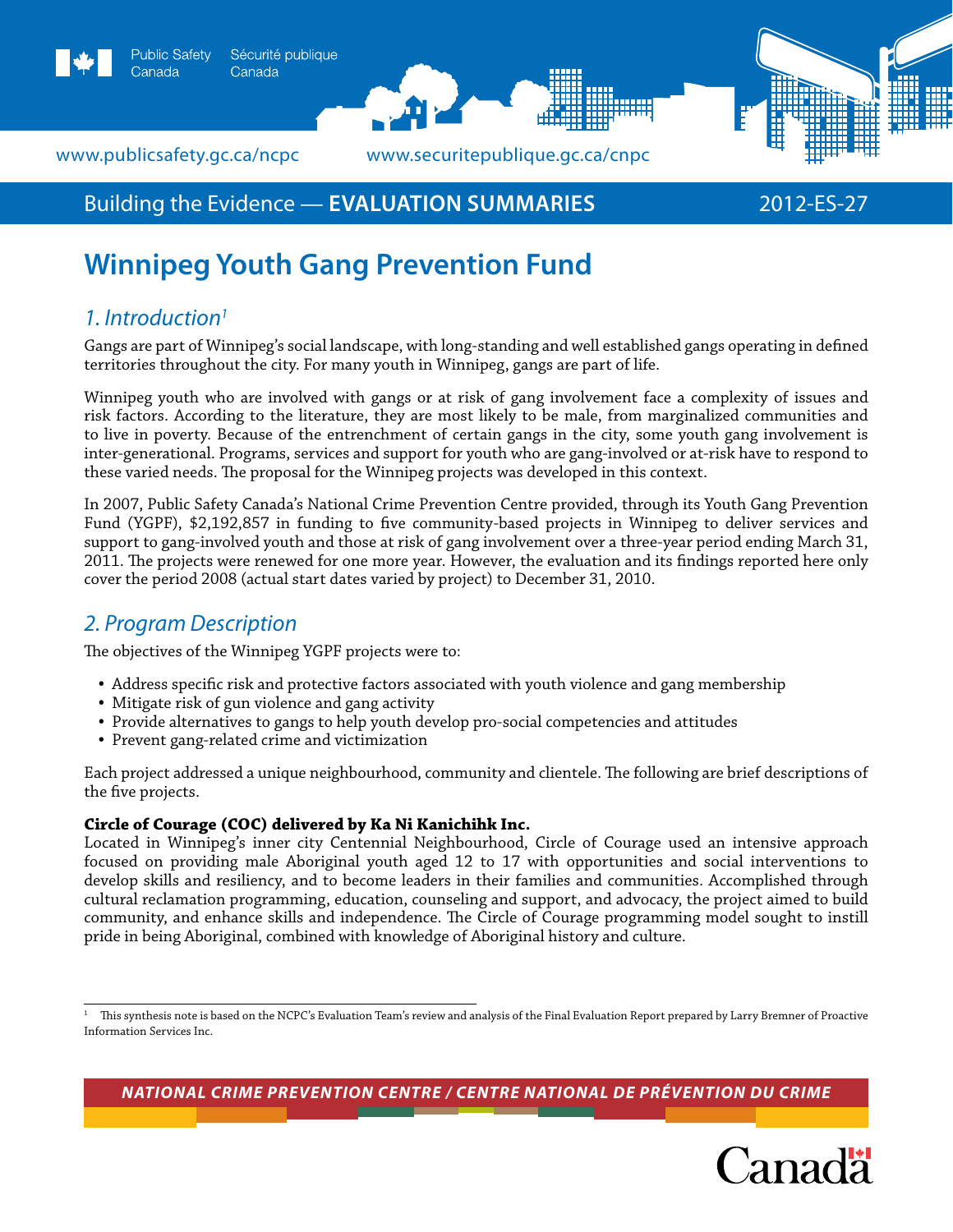#### **Just TV (Broadway Neighbourhood Community Centre)**

Just TV focused on youth in the West Broadway neighbourhood. This project recruited youth through an outreach worker who provides links with social support services. The focus was on creative self-expression by giving youth a voice in the issues that affect them. Just TV participants  $(N = 47)$  created and presented videos to communities on gang life, substance abuse, and abandonment, while stressing the importance of positive messages. Just TV also supported youth towards achieving their goals by helping with resumes and job applications, accessing housing, and connecting with substance abuse support.

#### **Project OASIS (New Directions for Children, Youth, Adults and Families)**

Project OASIS supported newcomer youth and their families who come from countries of political strife. Refugee youth were considered at risk of youth gang involvement. The project specifically worked with youth who were in contact with the criminal justice system. Youth were assessed and selected for services specific to their needs. These included wraparound resources, mental health assessment and possible treatment, and connection to education, employment and recreation resources. Youth also participated in life skills training and recreation.

#### **Turning the Tides (Ndinawemaaganag Endaawaad Inc.)**

Criminally involved youth in Winnipeg's North End were the focus of Turning the Tides, a community-led gang prevention through mentorship program. The project was divided into two parts. In Part A, youth built skills and a sense of belonging by engaging in community service at the Ndinawe Youth Resource Centre. Some youth then moved on to Part B, where they were supported in paid employment for 10 hours per week. In Part B, Turning the Tides recruited and trained individuals who had healed from a history of criminal behavior, to be mentors for youth leaving Correctional Services. The project delivered services to a total of 52 youth.

#### **West Central Youth Outreach (WCYO) (Spence Neighbourhood Association)**

In the West End and Spence Neighbourhood, the West Central Youth Outreach project provided intensive intervention through Youth Outreach Worker mentorship and a street outreach approach. The project created segues for 41 youth to community resources in schools, employment, and/or recreation.

The project worked with youth in two capacities. Fifteen youth, considered a priority group, were provided with more intensive support with WCYO outreach workers acting as mentors. They provided one-on-one support by providing them with recreation opportunities, support for school, or crisis intervention. While the focus of mentorship support was on youth, supporting families was also a component of WCYO. The remaining youth were supported in a less intensive way through street outreach.

#### **Program Participants**

In total, the Winnipeg YGPF projects served 250 youth and 165 families. The majority of the participants were male (84%). Only two projects were intended for youth of a certain ethnic origin, Aboriginal youth for Circle of Courage and Project OASIS for African immigrant youth. The majority of participants in all five projects were Aboriginal (80%). Approximately 16% were African immigrants.

#### **Risk Factors**

The Winnipeg YGPF projects mainly served gang-involved and at-risk youth. At intake, 46% of youth involved in the projects lived with a lone parent, while 20% lived in a foster or group home. Youth were transient, with 38% living at the same place for six months or less. Almost half (46%) of youth had been in the care of Child and Family Services at some point. The majority (72%) of participants was gang-involved or at moderate to high risk of gang involvement, 49% had been convicted of an offence, 67% had friends in a gang, and 66% had family members or someone close to them who had been in a gang. Finally, 56% of the participants reported a problem with tobacco use while 27% indicated that they had an alcohol or drug use problem.

#### **Program Participation**

On average, youth were involved in the projects for approximately 44 weeks. Youth in the Winnipeg YGPF projects most frequently participated in recreational activities (n = 191), life skills training (n = 189), mentoring (n = 179), and counseling  $(n = 133)$ .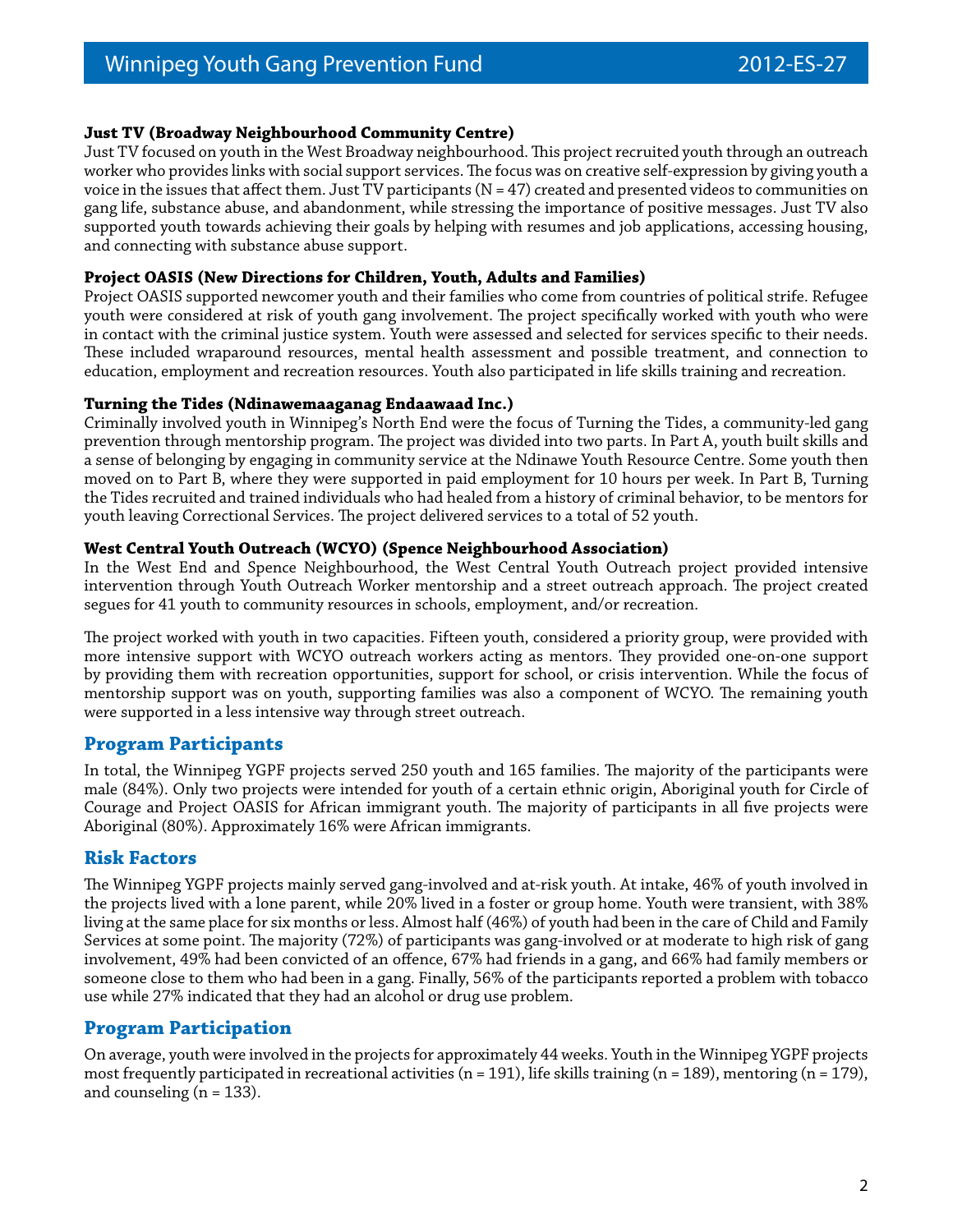All projects sought to foster youths' participation in pro-social activities, such as life skills training  $(n = 189)$ , pre-employment training (n = 115), attending school (n = 123), and literacy/numeracy training (n = 73).

While 100 youth were employed at some point during their participation in the Winnipeg YGPF projects, 106 also volunteered in the community.

Positive activities such as recreation (n = 191), cultural activities and traditional learning (n = 105) were also provided by all five Winnipeg YGPF projects. As of December 31, 2010, 144 had completed the program.

# *3. Evaluation of the Program*

The objectives of the evaluation were to describe and assess program implementation, identifying any challenges and issues to be addressed in order to increase the likelihood of achieving the anticipated outcomes and to assess the effectiveness of the projects in achieving their outcomes.

The evaluation of the Winnipeg YGPF projects used a mixed method approach, including both qualitative and quantitative data. A pre-posttest design with no comparison group was used to measure change over two time periods: at intake and either at six or twelve months.

The evaluation used a variety of data collection methods. A case study was undertaken for each project to highlight a unique story or aspect of the projects. It also allowed for an exploration of the context for each project.

In addition to case studies, data collection methods included:

- A review of the intake forms, activity tracking records for youth and families, partnership records, and financial records
- Interviews and focus groups with youth, staff, family partners, and community members
- Exit interviews with youth.

Instruments used with the youth were developed specifically for the projects, but included the use of questions tested on Eurogangs<sup>2</sup>. The instruments underwent an intensive pilot testing process, which helped support validity.

### *4. Evaluation Findings*

#### **Process Findings**

As of December 31st, 2010, the five Winnipeg YGPF projects had formed 321 partnerships, which included 275 unique partners. Partnerships were described as reciprocal and mutually beneficial for the Winnipeg projects and the partner organizations. Partners provided services to the projects, referral sources, employment and training, advocacy, contributions to the projects advisory committees, and funding.

Youth interviewed indicated they had benefited from participation in the projects. Generally, youth spoke of their attachment to the project staff, their increased sense of safety and belonging, the skills they had acquired, the opportunities they had been given and the new things they had experienced. Many spoke of how, without the program, they would be 'on the streets' continuing to follow a gang lifestyle, engaging in illegal activities.

While families were appreciative of the practical and social supports they had received, they were more emphatic in their appreciation for the support their children had received. In particular, families were grateful that the projects provided youth with a place of safety where they could engage pro-socially, and where youth could receive social/emotional support through counseling, mentoring, or by 'just being there.'

<sup>2</sup> Weerman, F. & Decker, S. (2005). European Street Gangs and Troublesome Youth Groups: Findings from the Eurogang Research Program. *European Street Gangs and Troublesome Youth Groups*. Oxford: AltaMira Press.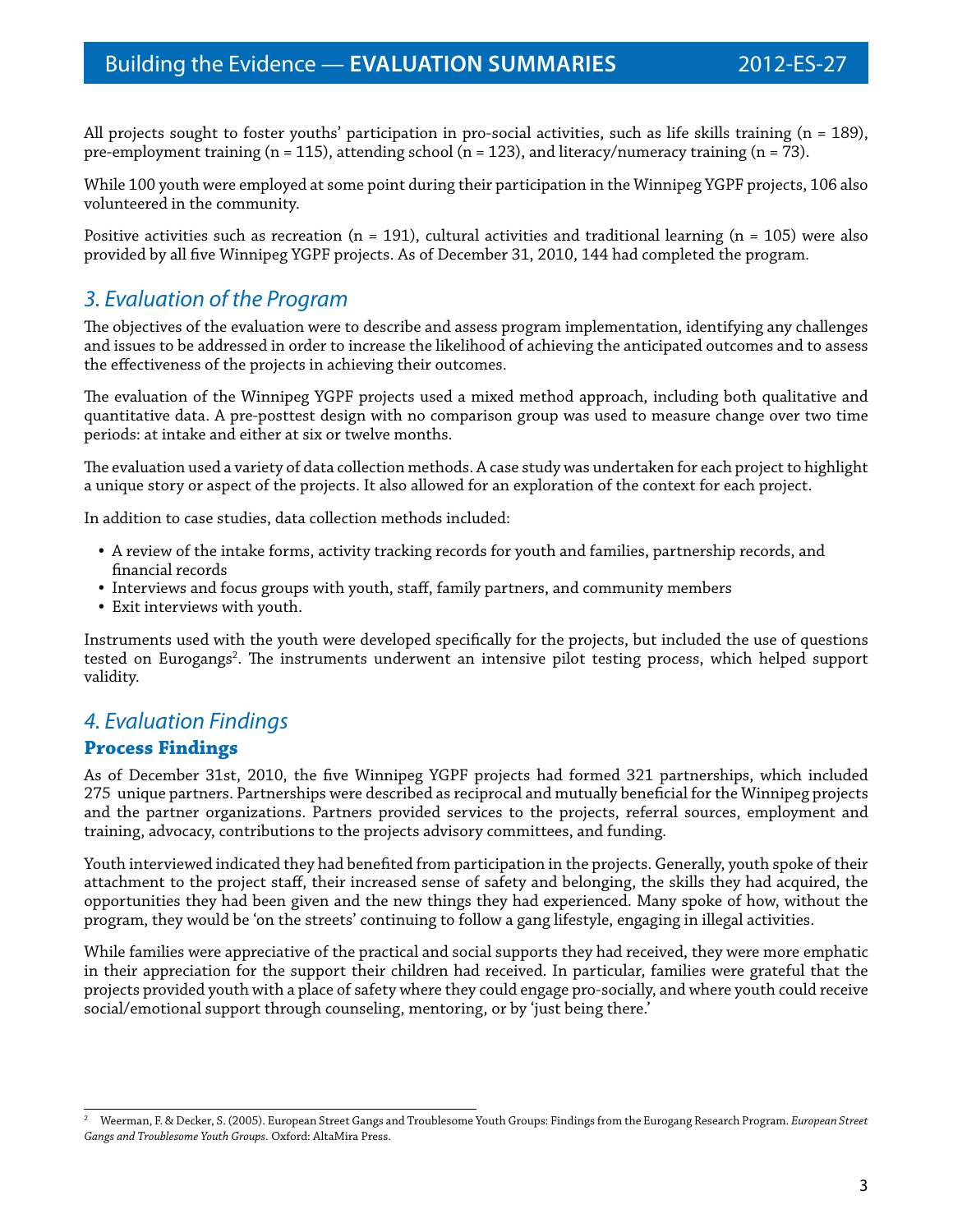There were a number of factors that contributed to the successful implementation of the Winnipeg YGPF projects, including:

- Host agency/organization with a well-established and demonstrated capacity to support what the project was trying to accomplish with youth
- Qualified, experienced, and understanding staff
- Low staff turnover
- Flexible program and service delivery to meet the individual needs of youth
- Taking the time to build trusting relationships with youth
- Operating from a learning focus and capacity building perspective as a project and with youth
- Successfully connecting with families
- Having supportive families who facilitated pro-social changes in youth
- A strong network of partnerships that facilitated youth support, including working as a team with other community agencies
- Support from funders.

Some of the implementation challenges included:

#### **High need youth**

Some participating youth had high needs, and projects struggled to provide them with the level of support required. Accessing services for diagnosis and support of youth with high needs, particularly those with potential mental illness and/or Fetal Alcohol Spectrum Disorder (FASD), was also a challenge.

#### **Safety**

Some youth had to travel through rival gang territories in order to attend programming and some carried weapons for protection. Most Winnipeg YGPF projects were located in high crime neighbourhoods, making them vulnerable to break-ins and vandalism.

#### **Demand for service**

All Winnipeg YGPF projects were at capacity throughout the life of the projects, some with waiting lists.

#### **Transportation**

Many youth required transportation to avoid the danger of traveling through particular gang 'territory'. It was difficult for projects to find sufficient funding to support their transportation needs.

#### **Outcome Findings**

#### *Behavior*

#### **Pro-social behavior**

Pro-social behavior was measured using the Pro-Social Behavior Scale. It measured youths' involvement in pro-social activities such as attachment to team sports or clubs, volunteering in the community and participation in cultural activities.

The percentage of youth moving from low to moderate and high levels on the Pro-Social Behavior Scale increased after six months of participation in the project. However, the percentages were larger for the group of youth assessed at intake and at 12 months (low risk – from 71% to 35%; moderate risk – from 25% to 52%, and high risk – from 4% to 13%).

Results indicate that it may take time for youth to demonstrate pro-social behaviors, which staff have observed and reported. The longer youth remain connected to the project, (e.g., 12 months), the more likely they are to score in the moderate and/or high level on the Pro-Social Behavior Scale.

#### **Alcohol and Drug Abuse**

Results of analyses reveal mixed findings on the indices of problem alcohol and/or other drug use (defined by use of once a week or more) over time. Problem alcohol use increased from intake to six months later (from 25% to 30%) and from intake to 12 months (from 26% to 34%). That is, youth were consuming more alcohol. Problem drug use increased (from 31% to 36%) for youth who were assessed at six months, but remained stable for youth assessed at 12 months (from 31% to 31%).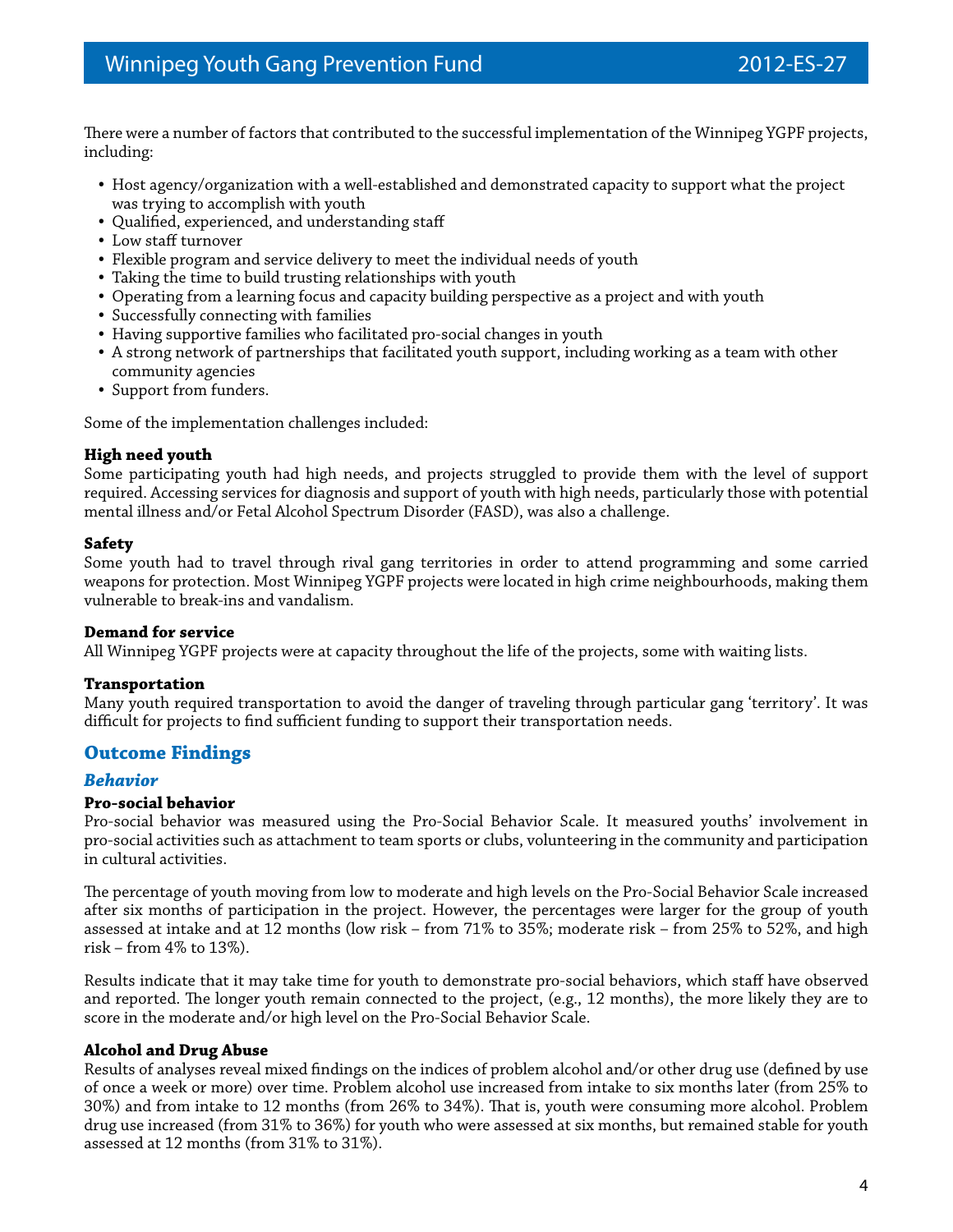#### **Gang Affiliation**

Regarding the desired outcome of a reduction in gang affiliation, it was initially hoped that a scale based on a modification of the Eurogang items could be used. However, too many missing items invalidated use of this scale. Regardless, the results indicate that the projects did not move youth further away from gang affiliation; there was no significant change.

#### *Protective Factor*

#### **Social Support and Family Support**

Supporting the development of pro-social behaviors was facilitated by youth's social and family supports. Results show a non-significant decrease in low social support from intake to six months later (36% to 32%), or from intake to twelve months (33% to 22%), and an increase in moderate to high levels of support at either six or twelve months.

Another indicator of youth developing healthy supports was the level to which parents/guardians were involved in their youths' lives. Analyses at six or 12 months of participation reveals little change in family support.

#### **Cost Analysis Findings**

NCPC funding to the projects represented 58% of project revenue, with a percentage per project range of between 35% and 80%. The cost per participant ranged from \$10,417 to \$24,242, with an average per participant cost of \$15,251.

#### **Cost Analysis by Project**

| <b>Projects</b>             | <b>Total Operational Cost</b> | <b>Average Cost per Participant</b> |
|-----------------------------|-------------------------------|-------------------------------------|
| Circle of Courage           | \$791.696                     | \$10,417                            |
| Just TV                     | \$606,941                     | \$12.914                            |
| Project OASIS               | \$824.228                     | \$24,242                            |
| Turning the Tides           | \$808,308                     | \$15,544                            |
| West Central Youth Outreach | \$538,747                     | \$13,140                            |

#### **Evaluation Limitations**

Besides the lack of any comparison group, other threats to validity limit the ability to determine program effects on youth's outcomes. The following threats should be considered when interpreting the results:

#### **Low sample size**

The sample size by project was very small. There were 124 youth who completed the post-test at six months. The largest group for one project was 32. There were 56 youth who completed the post-test at twelve months. The largest group from one project was 15. In a number of cases, there were a number of missing responses on either the pre-test or the post-test, rendering comparisons more difficult.

#### **Instrumentation**

Challenged with trust issues, the evaluator did not collect the data, but staff from all five projects did. This may have introduced variability in data collection across projects and between time periods within each project. In an attempt to get youth to complete the surveys, the intake instruments were completed in several sessions, over a four-week period. Staff members were also reluctant to ask youth to answer some questions for fear of negatively labeling them. Finally, the reliability of the scales used to measure outcomes has not been reported.

#### **Construct validity**

Some of the items used to measure outcomes, particularly tobacco use, may have included an inherent cultural bias. For example, tobacco is used in Aboriginal cultural ceremonies. Since 80% of participants were Aboriginal, it is believed that respondents may not have perceived tobacco use as a risky behavior. Furthermore, the majority of participants in Project OASIS were Muslim. As Muslims do not consume alcohol, alcohol consumption may have been an unlikely risk factor for this group.

Therefore, results should be interpreted with caution as program attribution cannot be ascertained.